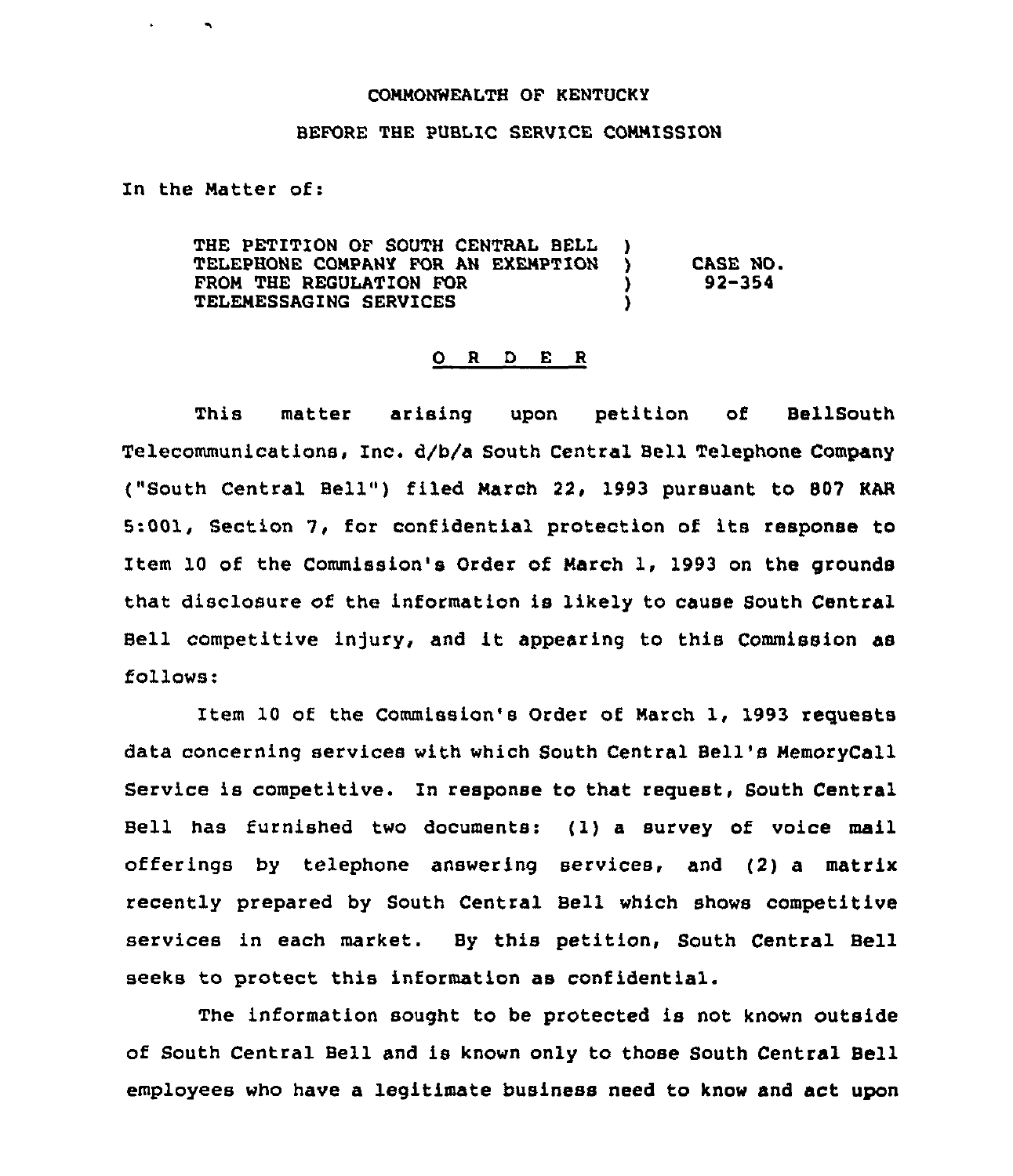the information. South Central Bell seeks to preserve and protect the confidentiality of the information through all appropriate means.

 $\bullet$  .

 $\sim 100$  M  $_{\odot}$ 

KRS 61.872(1) requires information filed with the Commission to be available for public inspection unless specifically exempted by statute. Exemptions from this requirement are provided in KRS 61.878(1). That section of the statute exempts 11 categories of information. One category exempted in subparagraph (c) of that section is commercial information confidentially disclosed to the Commission. To qualify for that exemption, it must be established that disclosure of the information is likely to cause substantial competitive harm to the party from whom the information was obtained. To satisfy this test, the party claiming confidentiality must demonstrate actual competition and a likelihood of substantial competitive in)ury if the information is disclosed. Competitive injury occurs when disclosure of the information gives competitors an unfair business advantage.

The survey of voice mail offerings by telephone answering services is <sup>a</sup> list of seven companies offering voice mail service in the Louisville area and the prices they charge for the service. The identity of these companies is readily available from many sources, including yellow page advertisements. Likewise, the fees they charge can be obtained from the companies themselves. Therefore, the information is not confidential and is not entitled to protection by this Commission.

 $-2-$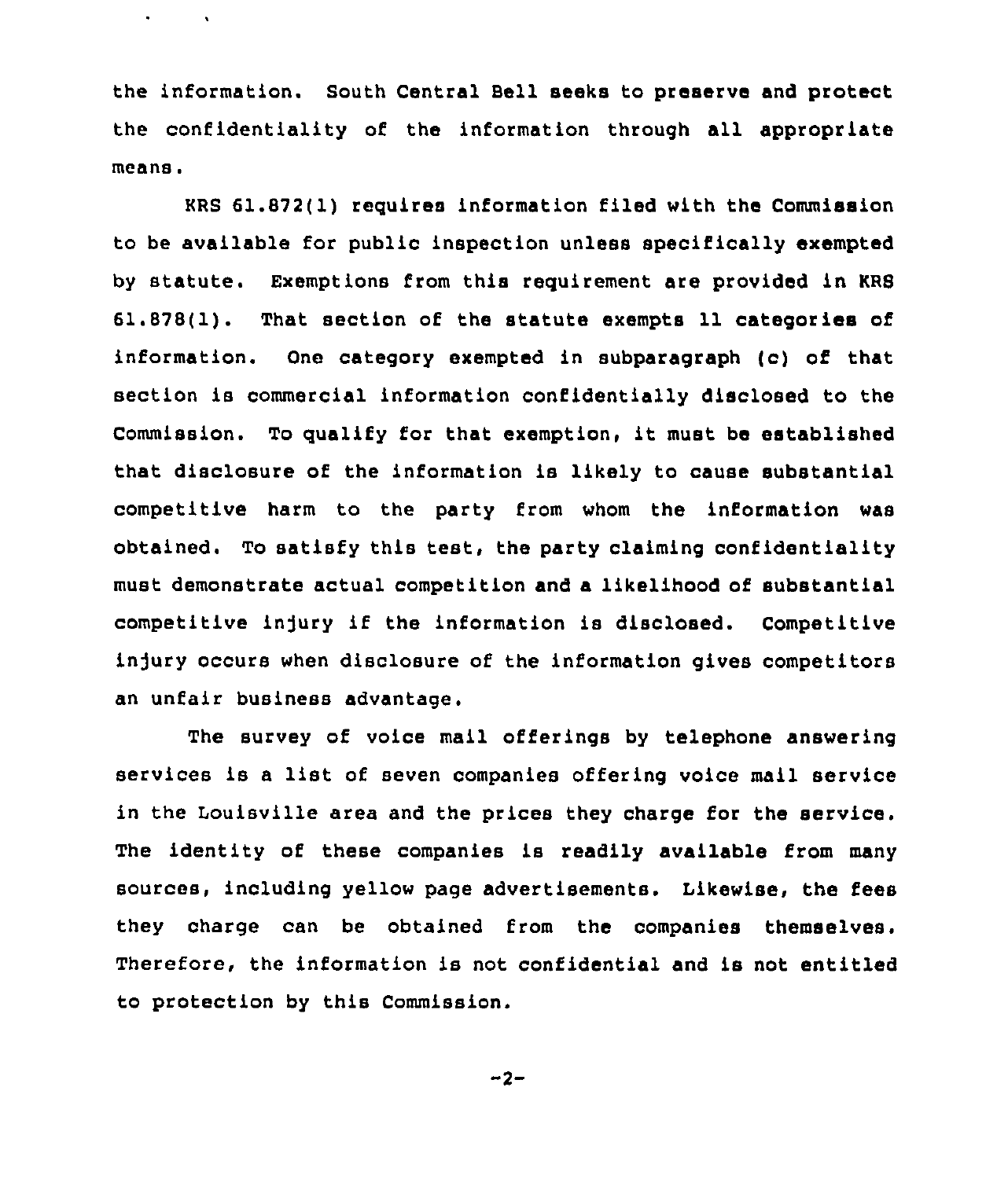The matrix prepared by South Central Bell of services competitive with its voice mail offerings is a detailed analysis of services and products competing with South Central Bell for this market. The analysis compares the services and products available in nine market segments to the service offered by South Central Bell in those segments. The compilation of the information in the form contained in the matrix required the expenditure of time and effort on the part of South Central Bell and its disclosure in its present form would be of significant value to the competitors described in the analysis. Therefore, while the information upon which the analysis is based was obtained from public sources, competitors should not be allowed to benefit from South Central Bell's efforts in compiling that information in this form filed with the Commission. Therefore, the information has competitive value and should be protected from disclosure.

This Commission being otherwise sufficiently advised,

IT IS ORDERED that:

 $\mathcal{L}$ 

 $\bullet$ 

1. The petition to protect as confidential the matrix of services competitive with South Central Bell's voice mail service, which South Central Bell has petitioned be withheld from public disclosure, shall be held and retained by this Commission as confidential and shall not be open for public inspection.

2. The petition to protect as confidential the survey of voice mail offerings by telephone answering services be and is hereby denied.

 $-3-$